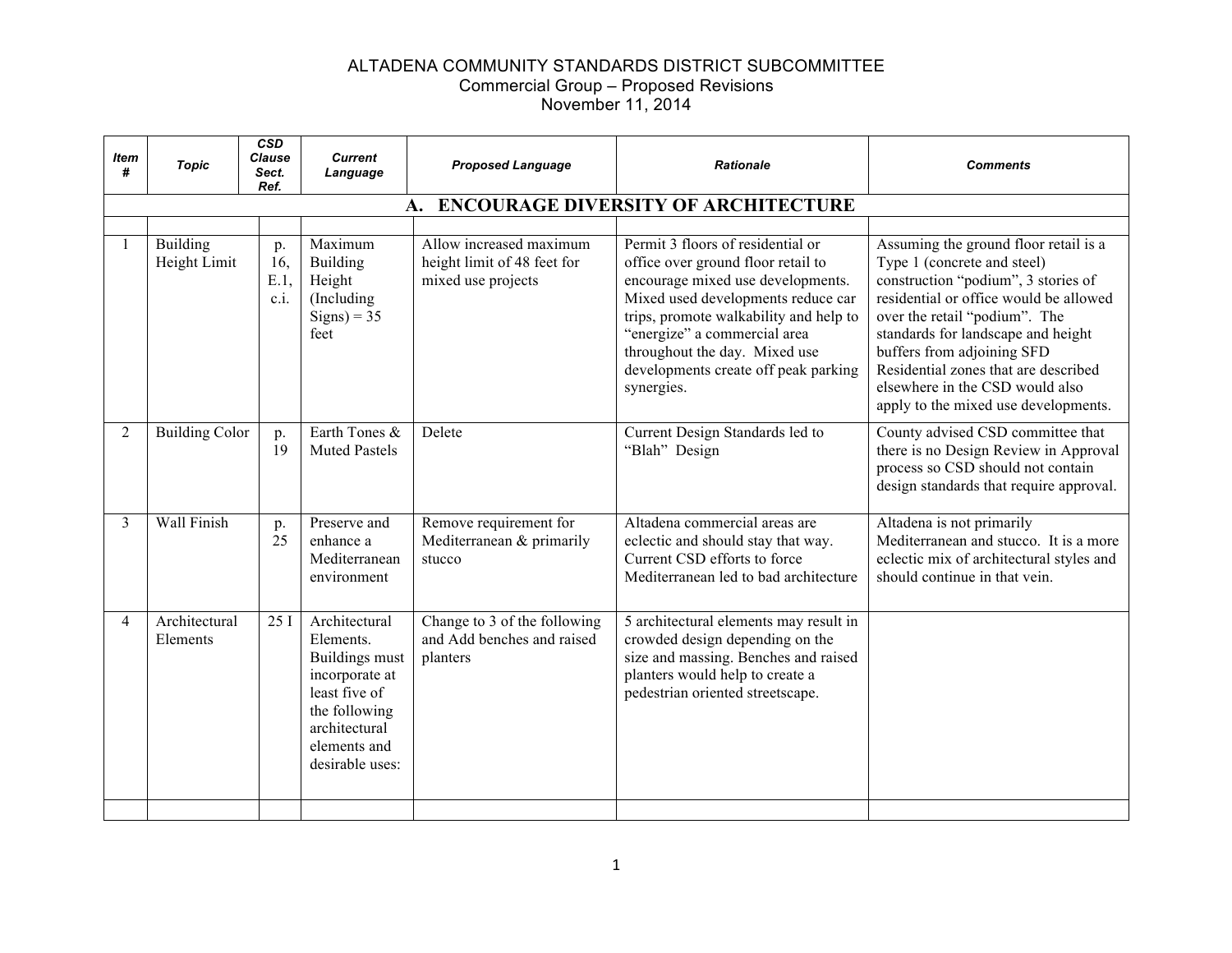| Item<br>#      | <b>Topic</b>     | <b>CSD</b><br><b>Clause</b><br>Sect.<br>Ref. | <b>Current</b><br>Language                                                                                       | <b>Proposed Language</b>                                                                                                                                                                                     | <b>Rationale</b>                                                                                                                                                                                                                                                                                                                                                                                                          | Comments                                                                        |
|----------------|------------------|----------------------------------------------|------------------------------------------------------------------------------------------------------------------|--------------------------------------------------------------------------------------------------------------------------------------------------------------------------------------------------------------|---------------------------------------------------------------------------------------------------------------------------------------------------------------------------------------------------------------------------------------------------------------------------------------------------------------------------------------------------------------------------------------------------------------------------|---------------------------------------------------------------------------------|
|                |                  |                                              |                                                                                                                  |                                                                                                                                                                                                              | <b>B. ENCOURAGE PEDESTRIAN ORIENTED RETAIL</b>                                                                                                                                                                                                                                                                                                                                                                            |                                                                                 |
|                |                  |                                              |                                                                                                                  |                                                                                                                                                                                                              |                                                                                                                                                                                                                                                                                                                                                                                                                           |                                                                                 |
|                | Zone C-2         | p. 21                                        | CUP required<br>for more than<br>5 commercial<br>tenants<br>(without<br>dividing<br>walls<br>between<br>tenants) | Discretionary Director's<br>Review Required                                                                                                                                                                  |                                                                                                                                                                                                                                                                                                                                                                                                                           | The objective is to encourage Antique<br>Malls or Art Galleries of this nature. |
|                |                  |                                              |                                                                                                                  |                                                                                                                                                                                                              |                                                                                                                                                                                                                                                                                                                                                                                                                           |                                                                                 |
| $\overline{2}$ | Self-<br>Storage | p. 21                                        |                                                                                                                  | No Self-Storage permitted in<br>C1, C2, C3, and CPD.<br>Permit Self-Storage in CM<br>Zone with Discretionary<br>Director's Review                                                                            | Self-Storage facilities "deaden" the<br>energy of pedestrian oriented retail<br>and should not be allowed in the<br>commercial retail areas of Altadena.<br>Conversely, we want to encourage<br>self-storage uses in the CM zoned<br>areas.                                                                                                                                                                               |                                                                                 |
| 3              | Auto<br>Service  | p. 21                                        |                                                                                                                  | Auto Service not permitted in<br>C1, C2, C3 and CPD.<br>Auto Service permitted in CM<br>with Discretionary Director's<br>Review<br>Gas Station is permitted in C2,<br>C3 with no more than 3<br>service bays | The objective is to discourage Auto<br>Service Uses in the commercial retail<br>zones & encourage Auto Service<br>Used in the CM or Industrial zones.<br>Auto uses "deaden" the energy of the<br>pedestrian oriented retail that we are<br>trying to encourage. Conversely, we<br>want Auto services in the CM zoned<br>areas to support local businesses and<br>reduce travel time "down the hill" to<br>those services. |                                                                                 |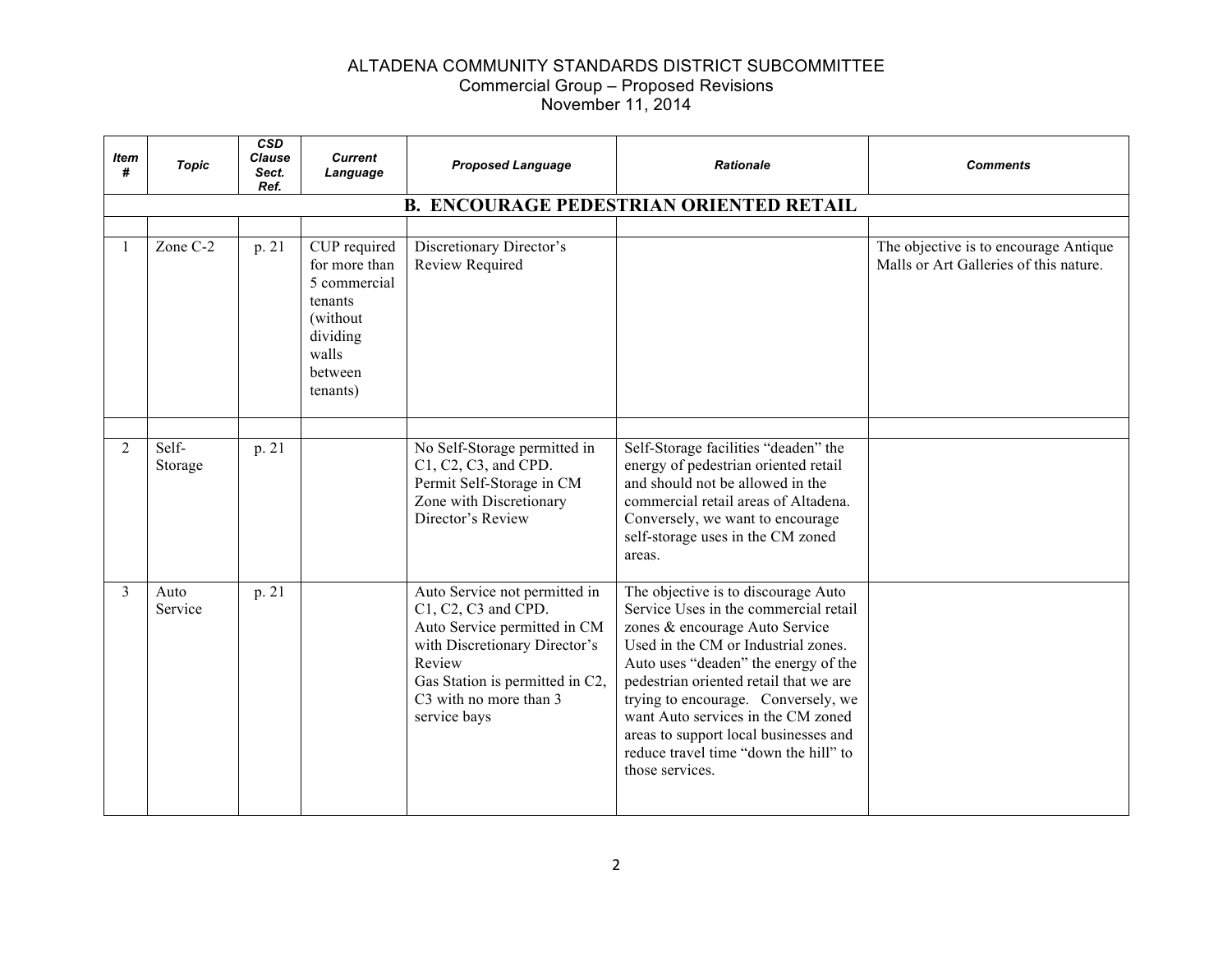| Item<br>#      | <b>Topic</b>                                     | <b>CSD</b><br><b>Clause</b><br>Sect.<br>Ref. | <b>Current</b><br>Language | <b>Proposed Language</b>                                                                                                                                                                                                                       | <b>Rationale</b>                                                                                                                                                                                                                                                                                                         | <b>Comments</b>                                                                                                                                                                                                                                                                                                                                                                                                                                              |
|----------------|--------------------------------------------------|----------------------------------------------|----------------------------|------------------------------------------------------------------------------------------------------------------------------------------------------------------------------------------------------------------------------------------------|--------------------------------------------------------------------------------------------------------------------------------------------------------------------------------------------------------------------------------------------------------------------------------------------------------------------------|--------------------------------------------------------------------------------------------------------------------------------------------------------------------------------------------------------------------------------------------------------------------------------------------------------------------------------------------------------------------------------------------------------------------------------------------------------------|
| $\overline{4}$ | Parking                                          | p. 22<br>d. v.                               |                            | No on-site parking<br>requirement for new retail<br>uses less than 5,000 SF and<br>new restaurant uses of less<br>than 40 persons maximum<br>occupancy. Existing Structures<br>would be exempt from any<br>additional parking<br>requirements. | The original commercial retail areas<br>of Altadena were historically<br>designed and built based upon<br>pedestrian oriented "Street Retail"<br>with sidewalks and street parking.<br>We want to encourage that historic<br>built environment to preserve our<br>history but also to make our retail<br>areas walkable. | In order for this concept to be most<br>successful, public parking "pods"<br>should be sprinkled throughout the<br>commercial retail areas. Examples of<br>this include most revitalized old<br>historic downtown districts such as<br>Monrovia, Sierra Madre, Montrose<br>and on a larger scale - Old Pasadena<br>and Beverly Hills. The CSD<br>committee has identified land owned<br>by the county and others that could be<br>used for the parking pods. |
| 5              | List of<br>permitted<br>uses                     |                                              |                            | Review and revise (as needed)<br>the list of permitted uses in all<br>commercial zones.                                                                                                                                                        |                                                                                                                                                                                                                                                                                                                          |                                                                                                                                                                                                                                                                                                                                                                                                                                                              |
| 6              | Overnight<br>Parking $-$<br>Oversize<br>Vehicles |                                              |                            | Off Street Overnight Parking<br>for oversize vehicles would be<br>prohibited in the C-1, 2 $\&$ , 3<br>zones.                                                                                                                                  | The objective is to prohibit large<br>vehicles from permanently parking<br>on commercial zoned property for<br>extended periods of time, reducing<br>parking availability and creating<br>unsightly conditions including<br>"bootleg" advertising on the side of<br>trucks.                                              | Off Street Overnight Parking for<br>oversize vehicles would be permitted<br>in the CM zone. Oversize vehicle<br>would be defined to be slightly larger<br>than County Code for oversize vehicle<br>to permit a food truck to park<br>overnight in a restaurant parking lot.<br>Oversize vehicles would be permitted<br>to park on commercial property if they<br>are not in view from the street or from<br>adjacent properties.                             |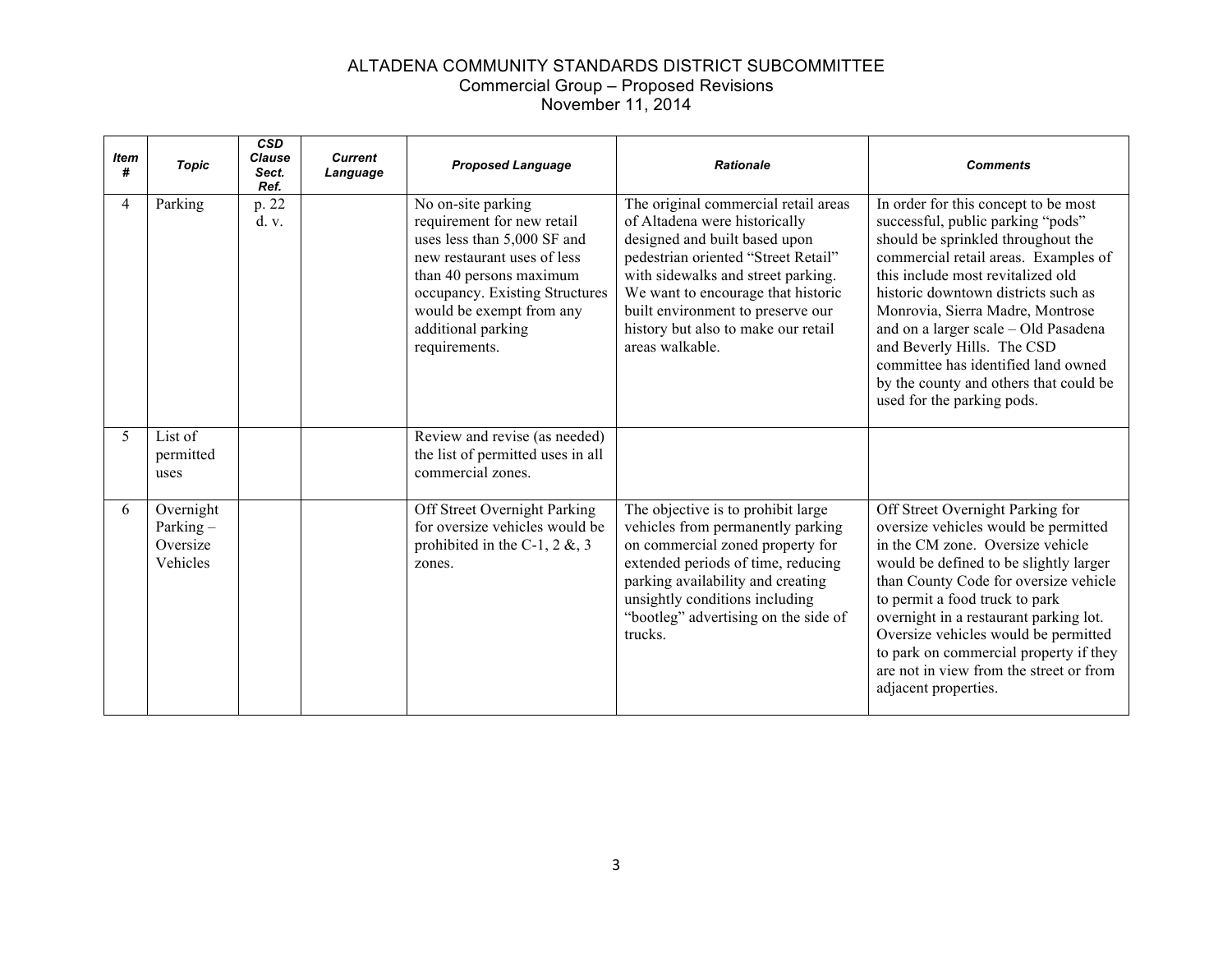|               | <b>ENCOURAGE MIXED USE</b><br>C. |                  |                                                  |                                                                           |                                                                                            |                                                                                  |  |  |
|---------------|----------------------------------|------------------|--------------------------------------------------|---------------------------------------------------------------------------|--------------------------------------------------------------------------------------------|----------------------------------------------------------------------------------|--|--|
|               |                                  |                  |                                                  |                                                                           |                                                                                            |                                                                                  |  |  |
|               | Zone C-2                         | p. 21<br>E.1.d.i |                                                  | Permit Multi-family & Mixed<br>use in C-2 Zone, Also permit<br>in $C-3$ . |                                                                                            |                                                                                  |  |  |
|               |                                  |                  |                                                  |                                                                           |                                                                                            |                                                                                  |  |  |
| 2             |                                  | p. 22<br>iii     | Maximum<br>Floor Area<br>Ratio ( $FAR =$<br>2.7) | Modify, as needed to permit 4<br>stories for mixed use.                   |                                                                                            |                                                                                  |  |  |
| $\mathcal{E}$ | Live-<br>Work                    |                  |                                                  | Live/Work space would be<br>permitted in All C zones and<br>in R-3 zones. | Encourage small business in the<br>commercial and R-3 areas by<br>allowing Live/Work space | Refer to the City of LA ordinance<br>provisions for Live/Work as a<br>guideline. |  |  |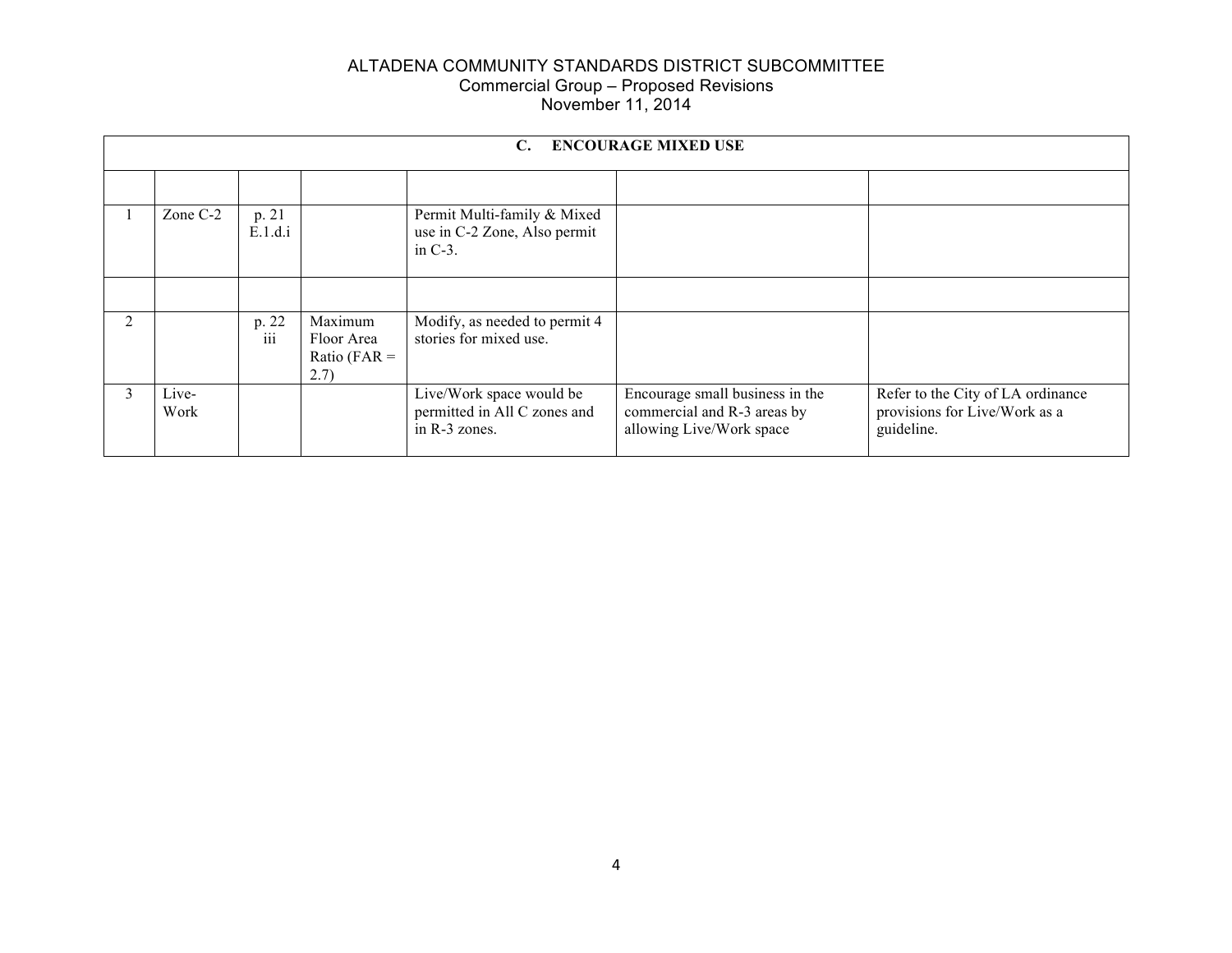|                | D. INCREASE VISIBILITY OF ALTADENA BUSINESSES THROUGH BETTER SIGNAGE STANDARDS |                              |                                                      |                                                                                                                                                                                                                                                     |                                                              |                                                                                                                                                                                                                                                      |  |  |
|----------------|--------------------------------------------------------------------------------|------------------------------|------------------------------------------------------|-----------------------------------------------------------------------------------------------------------------------------------------------------------------------------------------------------------------------------------------------------|--------------------------------------------------------------|------------------------------------------------------------------------------------------------------------------------------------------------------------------------------------------------------------------------------------------------------|--|--|
|                | Prohibited<br><b>Signs</b>                                                     | P. 8                         | <b>Banner Signs</b><br>of cloth or<br>fabric         | Permit Banner Signs,<br>Streamers & Flags with size $&$<br>time restrictions                                                                                                                                                                        | Total restriction is a real problem for<br>retail businesses |                                                                                                                                                                                                                                                      |  |  |
| $\overline{2}$ | $Signs -$<br>Prohibited                                                        | $p_{\cdot}$<br>(11),<br>(b)  | prohibited<br>Holiday<br>Decorations                 |                                                                                                                                                                                                                                                     |                                                              |                                                                                                                                                                                                                                                      |  |  |
| 3              | Signage<br>Colors                                                              | $(k)$ 1                      | 3 colors,<br>compliment<br>building<br>colors        | Consider for all commercial<br>district                                                                                                                                                                                                             |                                                              |                                                                                                                                                                                                                                                      |  |  |
| 4              | Wall<br>Signs                                                                  | $p_{\cdot}$<br>3.A.<br>(iii) | Doesn't allow<br>signs<br>perpendicular<br>to walls. | Allow Perpendicular signs<br>(with certain limits)                                                                                                                                                                                                  |                                                              | We recommend adapting the Pasadena<br>sign ordinance. Prepare a summary of<br>the key elements of the Pasadena Sign<br>Ordinance and include drawings to<br>better describe the signs that are<br>permitted and the signs that are not<br>permitted. |  |  |
| 5              | $Sigma -$<br>Sandwich<br>boards &<br>other<br>Sidewalk<br>signage              | 17                           |                                                      | Permit non-permanent free<br>standing signage on private<br>property. 1 sign, in front of<br>the business establishment<br>building. Max height = $60$ ".<br>Max width = $36$ ". 5' of<br>clearance on sidewalk required<br>for pedestrian passage. |                                                              |                                                                                                                                                                                                                                                      |  |  |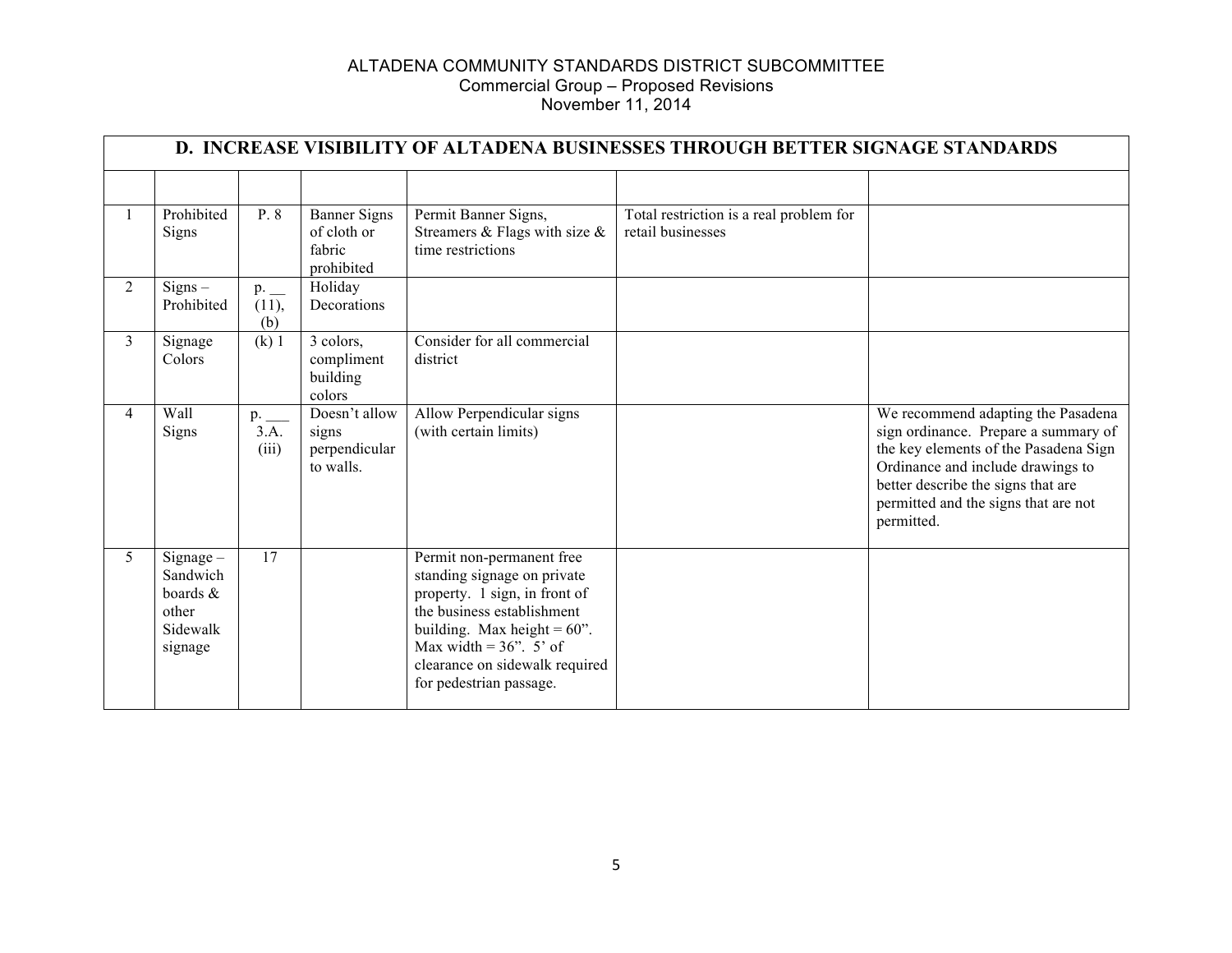|                | E. ENCOURAGE RESTAURANTS & OUTDOOR DINING   |  |                                                                                                                                                                |                                                                                                                                                          |                                                 |                                                                                                                                                                          |  |  |
|----------------|---------------------------------------------|--|----------------------------------------------------------------------------------------------------------------------------------------------------------------|----------------------------------------------------------------------------------------------------------------------------------------------------------|-------------------------------------------------|--------------------------------------------------------------------------------------------------------------------------------------------------------------------------|--|--|
|                |                                             |  |                                                                                                                                                                |                                                                                                                                                          |                                                 |                                                                                                                                                                          |  |  |
|                | Outdoor<br>Dining on<br>Private<br>Property |  |                                                                                                                                                                | Outdoor Dining would be<br>permitted by established<br>restaurants on their own<br>property. No permit would be<br>required. No fee would be<br>charged. | Encourage outdoor dining in<br>Altadena.        | Similar restrictions on hours, noise<br>and alcohol as those applied by<br>County Code for Outdoor dining on<br>the public right of way (sidewalks)<br>would be applied. |  |  |
|                |                                             |  |                                                                                                                                                                |                                                                                                                                                          |                                                 |                                                                                                                                                                          |  |  |
| $\overline{2}$ | Restaurant<br>Liquor<br>License             |  | County Code<br>$22.56.195 -$<br>CUP required<br>for Liquor<br>License for<br>restaurants.<br>County Code<br>22.56.195<br>$B.3. - No$<br>undue<br>concentration | Minor CUP required with the<br>same restrictions and<br>provisions as in the current<br>CUP language.<br>No package goods.                               | Encourage restaurants to locate in<br>Altadena. | Public notification is still required as<br>part of a Minor CUP process.                                                                                                 |  |  |
|                |                                             |  |                                                                                                                                                                |                                                                                                                                                          |                                                 |                                                                                                                                                                          |  |  |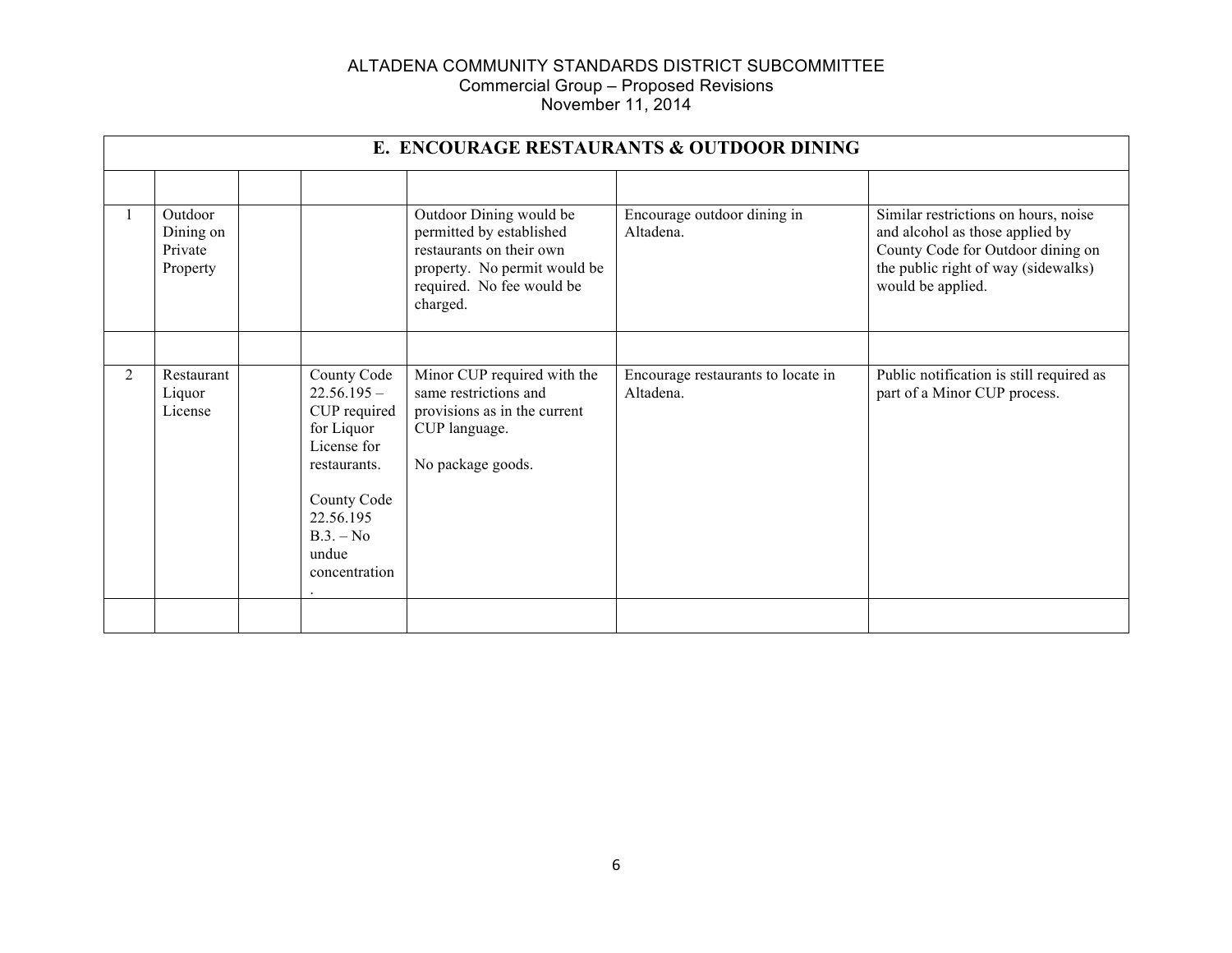|                     |              | F. REQUIRE HIGHER MAINTENANCE REQUIREMENTS FOR VACANT COMMERCIAL PROPERTIES                                                                                                                                                                                                                                                                                                                                                                                                                                                                                                                                                                                                                                                                                                                                                    |                                                                                                                                             |
|---------------------|--------------|--------------------------------------------------------------------------------------------------------------------------------------------------------------------------------------------------------------------------------------------------------------------------------------------------------------------------------------------------------------------------------------------------------------------------------------------------------------------------------------------------------------------------------------------------------------------------------------------------------------------------------------------------------------------------------------------------------------------------------------------------------------------------------------------------------------------------------|---------------------------------------------------------------------------------------------------------------------------------------------|
|                     |              |                                                                                                                                                                                                                                                                                                                                                                                                                                                                                                                                                                                                                                                                                                                                                                                                                                |                                                                                                                                             |
| Temporary<br>Fences | p. 20,<br>E1 | Define temporary fences vs<br>Permanent fences. Allow<br>temporary fences for no more<br>than 1 year or while permitted<br>construction is actively<br>underway. After 1 year or the<br>cessation of active<br>construction, the temporary<br>fence must be removed. If a<br>hazard (such as a dangerous<br>land condition $-E.G. - the$<br>"crater" on Lake and<br>Calaveras) or attractive<br>nuisance is on the property<br>(such as partially constructed<br>and vacant improvements<br>where the construction is not<br>currently active) then the<br>temporary fence must be<br>replaced with a permanent<br>fence that conforms to County<br>Code and/or CSD standards<br>for permanent fences. Also<br>define a set back and<br>landscaping with irrigation<br>requirements for vacant lots<br>with a permanent fence. | Look at La Crescenta and Montrose<br>CSD for guidance. Consider noise and<br>lighting shields and consider limiting<br>hours of operations. |
|                     |              |                                                                                                                                                                                                                                                                                                                                                                                                                                                                                                                                                                                                                                                                                                                                                                                                                                |                                                                                                                                             |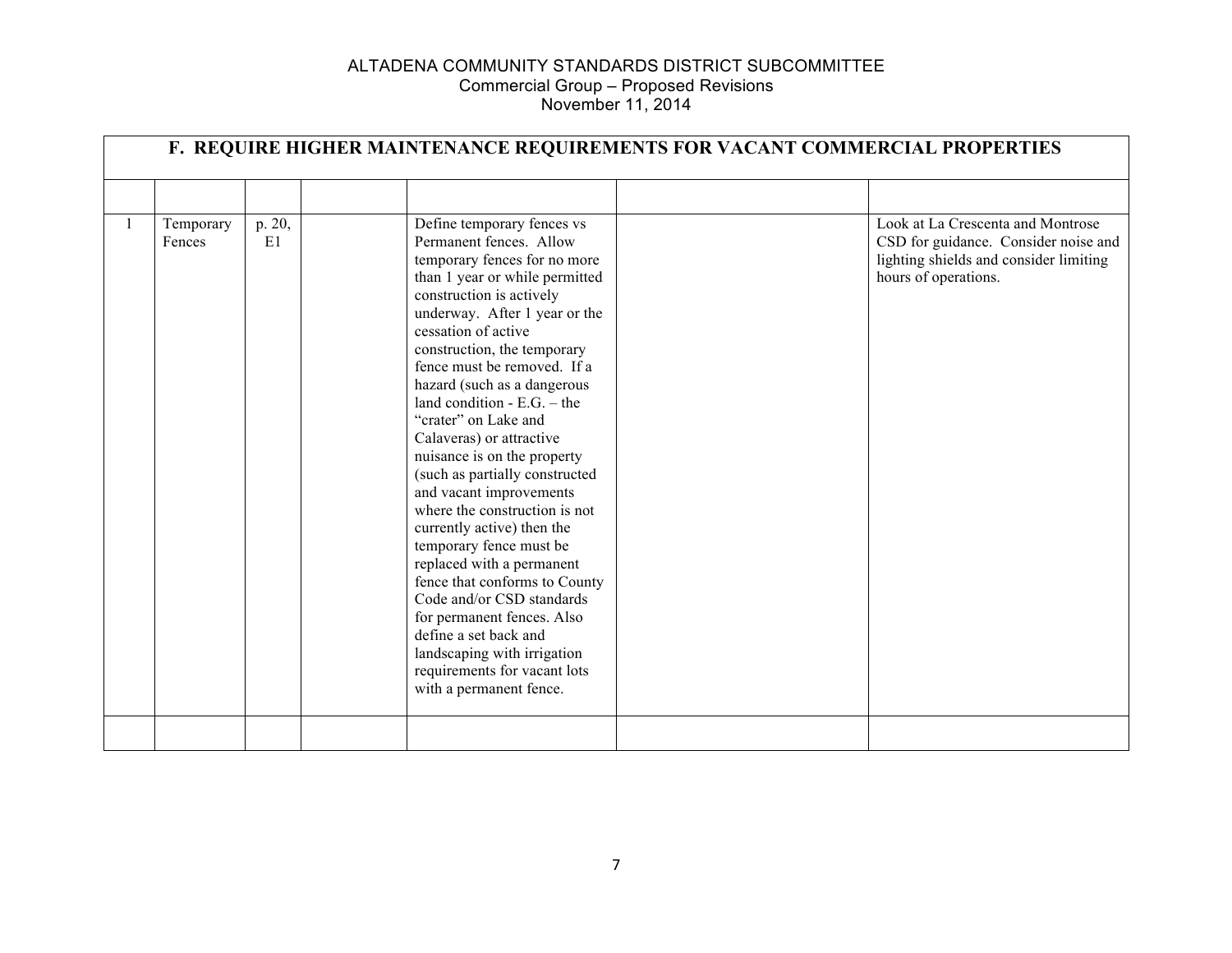|   | <b>G. CREATE APPROPRIATE BUFFERS BETWEEN COMMERCIAL AND R-1 PROPERTIES</b> |  |                                          |                                                                                                                                                                                                                                                                                                                                                                                                                                              |                                                                                                                                                                                                        |                                                                                                                                             |  |  |
|---|----------------------------------------------------------------------------|--|------------------------------------------|----------------------------------------------------------------------------------------------------------------------------------------------------------------------------------------------------------------------------------------------------------------------------------------------------------------------------------------------------------------------------------------------------------------------------------------------|--------------------------------------------------------------------------------------------------------------------------------------------------------------------------------------------------------|---------------------------------------------------------------------------------------------------------------------------------------------|--|--|
|   |                                                                            |  |                                          |                                                                                                                                                                                                                                                                                                                                                                                                                                              |                                                                                                                                                                                                        |                                                                                                                                             |  |  |
|   | Commerci<br>al<br>Property<br>adjoining<br>Residentia<br>l Property        |  |                                          |                                                                                                                                                                                                                                                                                                                                                                                                                                              |                                                                                                                                                                                                        | Look at La Crescenta and Montrose<br>CSD for guidance. Consider noise and<br>lighting shields and consider limiting<br>hours of operations. |  |  |
| 2 | Drive<br>Through                                                           |  | Banned on<br>Lake Ave<br><b>District</b> | Remove ban town wide. If<br>adjacent to "R" zoned<br>property, allow with CUP with<br>cleanup plan, traffic plan,<br>noise plan, and public hearing<br>and permit hours of operation<br>from 6AM to 12AM. If not<br>adjacent to "R" zoned<br>property, allow with a<br>Director's review and permit<br>24 hour operation. Sufficient<br>traffic queuing must be<br>available on-site so the traffic<br>queue does not go into the<br>street. | There are many new drive-through<br>concepts that would benefit Altadena<br>and consumers here, often seen as a<br>road block to bringing in businesses<br>like banks, pharmacies and coffee<br>shops. |                                                                                                                                             |  |  |
|   |                                                                            |  |                                          |                                                                                                                                                                                                                                                                                                                                                                                                                                              |                                                                                                                                                                                                        |                                                                                                                                             |  |  |